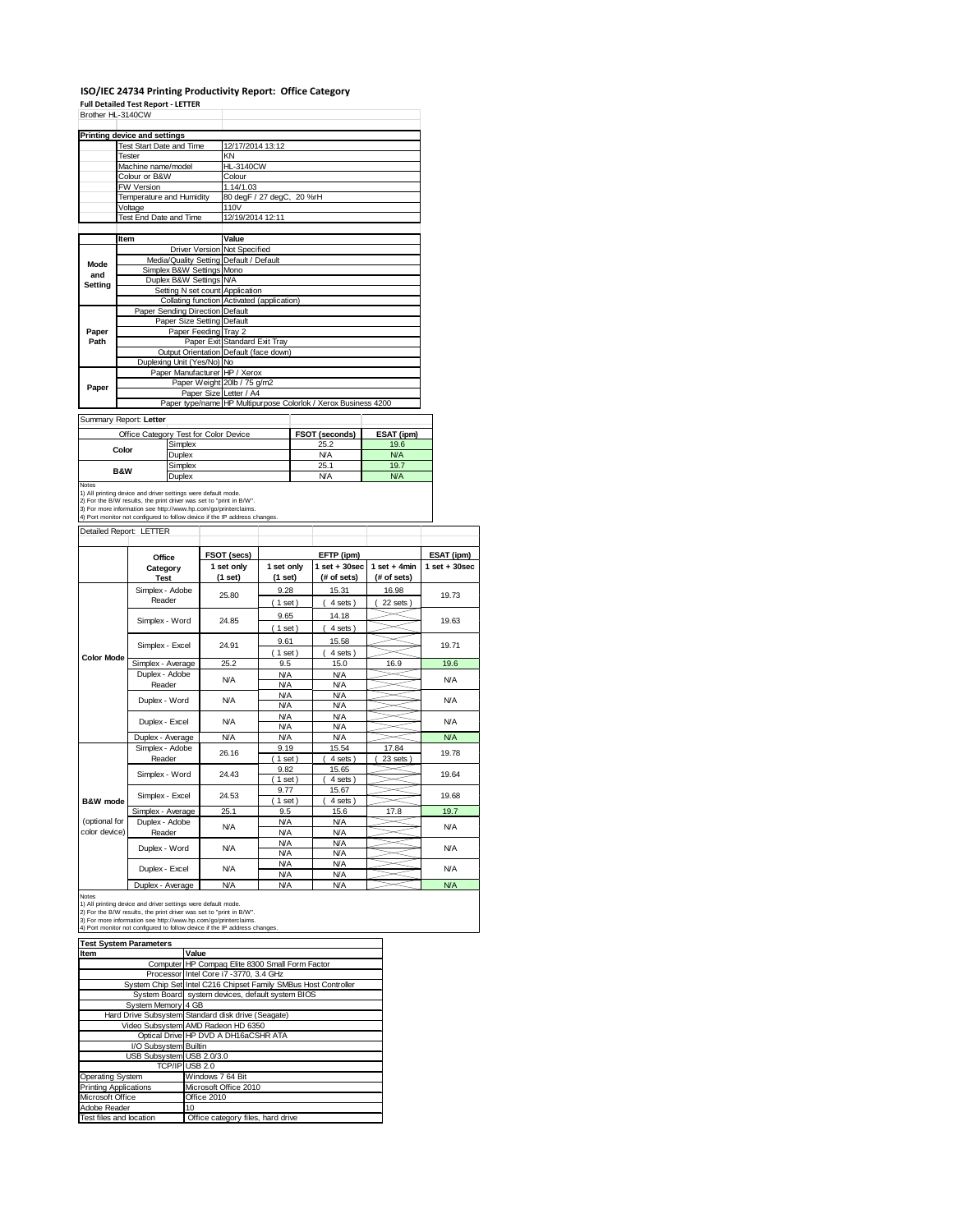## **ISO/IEC 24734 Printing Productivity Report: Office Category**

**Full Detailed Test Report ‐ A4** Brother HL-3140CW

|         | Printing device and settings            |                                                                |
|---------|-----------------------------------------|----------------------------------------------------------------|
|         | Test Start Date and Time                | 12/17/2014 13:12                                               |
|         | Tester                                  | KN                                                             |
|         | Machine name/model                      | <b>HL-3140CW</b>                                               |
|         | Colour or B&W                           | Colour                                                         |
|         | FW Version                              | 1.14/1.03                                                      |
|         | Temperature and Humidity                | 80 degF / 27 degC, 20 %rH                                      |
|         | Voltage                                 | 110V                                                           |
|         | Test End Date and Time                  | 12/19/2014 12:11                                               |
|         |                                         |                                                                |
|         | Item                                    | Value                                                          |
|         | Driver Version Not Specified            |                                                                |
| Mode    | Media/Quality Setting Default / Default |                                                                |
| and     | Simplex B&W Settings Mono               |                                                                |
| Setting | Duplex B&W Settings N/A                 |                                                                |
|         | Setting N set count Application         |                                                                |
|         |                                         | Collating function Activated (application)                     |
|         | Paper Sending Direction Default         |                                                                |
|         | Paper Size Setting Default              |                                                                |
| Paper   | Paper Feeding Tray 2                    |                                                                |
| Path    |                                         | Paper Exit Standard Exit Tray                                  |
|         |                                         | Output Orientation Default (face down)                         |
|         | Duplexing Unit (Yes/No) No              |                                                                |
|         | Paper Manufacturer HP / Xerox           |                                                                |
| Paper   |                                         | Paper Weight 20lb / 75 g/m2                                    |
|         | Paper Size Letter / A4                  |                                                                |
|         |                                         | Paper type/name HP Multipurpose Colorlok / Xerox Business 4200 |

Summary Report: **A4**

| Summary Report: A4 |                                       |                       |            |
|--------------------|---------------------------------------|-----------------------|------------|
|                    | Office Category Test for Color Device | <b>FSOT (seconds)</b> | ESAT (ipm) |
| Colour             | Simplex                               | 25.7                  | 18.9       |
|                    | Duplex                                | <b>N/A</b>            | <b>N/A</b> |
| <b>B&amp;W</b>     | Simplex                               | 25.2                  | 18.9       |
|                    | Duplex                                | N/A                   | <b>N/A</b> |
| Notes              |                                       |                       |            |

Notes<br>1) All printing device and driver settings were default mode.<br>2) For the B/W results, the print driver was set to "print in B/W".<br>3) For more information see http://www.hp.com/go/printerclaims.<br>4) Port monitor not co

| Detailed Report: A4            |                           |                       |                          |                                  |                               |                   |
|--------------------------------|---------------------------|-----------------------|--------------------------|----------------------------------|-------------------------------|-------------------|
|                                | Office                    | FSOT (secs)           |                          | EFTP (ipm)                       |                               | ESAT (ipm)        |
|                                | Category<br><b>Test</b>   | 1 set only<br>(1 set) | 1 set only<br>(1 set)    | $1$ set $+30$ sec<br>(# of sets) | $1$ set + 4min<br>(# of sets) | $1$ set $+30$ sec |
|                                | Simplex - Adobe<br>Reader | 26.15                 | 9.17<br>(1 set)          | 14.95<br>4 sets)                 | 16.80<br>$22$ sets $)$        | 19.04             |
|                                | Simplex - Word            | 25.31                 | 9.47<br>$1$ set)         | 15.09<br>4 sets)                 |                               | 18.89             |
| Colour                         | Simplex - Excel           | 25.37                 | 9.44<br>$1$ set)         | 15.17<br>4 sets)                 |                               | 18.98             |
| Mode                           | Simplex - Average         | 25.7                  | 9.3                      | 15.0                             | 16.8                          | 18.9              |
|                                | Duplex - Adobe<br>Reader  | <b>N/A</b>            | <b>N/A</b><br><b>N/A</b> | <b>N/A</b><br><b>N/A</b>         |                               | <b>N/A</b>        |
|                                | Duplex - Word             | <b>N/A</b>            | <b>N/A</b><br><b>N/A</b> | <b>N/A</b><br><b>N/A</b>         |                               | <b>N/A</b>        |
|                                | Duplex - Excel            | N/A                   | <b>N/A</b><br><b>N/A</b> | <b>N/A</b><br><b>N/A</b>         |                               | <b>N/A</b>        |
|                                | Duplex - Average          | N/A                   | <b>N/A</b>               | <b>N/A</b>                       |                               | <b>N/A</b>        |
|                                | Simplex - Adobe<br>Reader | 25.54                 | 9.39<br>$1$ set)         | 15.04<br>4 sets)                 | 16.92<br>22 sets              | 18.98             |
|                                | Simplex - Word            | 24.87                 | 9.64<br>$1$ set)         | 15.14<br>4 sets)                 |                               | 18.88             |
| B&W mode                       | Simplex - Excel           | 25.05                 | 9.57<br>$1$ set)         | 15.20<br>4 sets)                 |                               | 18.91             |
|                                | Simplex - Average         | 25.2                  | 9.5                      | 15.1                             | 16.9                          | 18.9              |
| (optional for<br>color device) | Duplex - Adobe<br>Reader  | <b>N/A</b>            | <b>N/A</b><br><b>N/A</b> | <b>N/A</b><br><b>N/A</b>         |                               | <b>N/A</b>        |
|                                | Duplex - Word             | N/A                   | <b>N/A</b><br><b>N/A</b> | <b>N/A</b><br><b>N/A</b>         |                               | <b>N/A</b>        |
|                                | Duplex - Excel            | <b>N/A</b>            | <b>N/A</b><br><b>N/A</b> | <b>N/A</b><br><b>N/A</b>         |                               | <b>N/A</b>        |
|                                | Dowless Associate         | <b>NI/A</b>           | <b>NIA</b>               | <b>NIA</b>                       |                               | <b>NIA</b>        |

Notes<br>
1) All printing device and driver settings were default mode.<br>
1) All printing device and driver settings were default mode.<br>
2) For the BAV results, the print driver was set to "print in BAV".<br>
3) For more informat

| <b>Test System Parameters</b> |                                                                 |  |  |  |  |
|-------------------------------|-----------------------------------------------------------------|--|--|--|--|
| Item                          | Value                                                           |  |  |  |  |
|                               | Computer HP Compag Elite 8300 Small Form Factor                 |  |  |  |  |
|                               | Processor Intel Core i7 -3770, 3.4 GHz                          |  |  |  |  |
|                               | System Chip Set Intel C216 Chipset Family SMBus Host Controller |  |  |  |  |
|                               | System Board system devices, default system BIOS                |  |  |  |  |
| System Memory 4 GB            |                                                                 |  |  |  |  |
|                               | Hard Drive Subsystem Standard disk drive (Seagate)              |  |  |  |  |
|                               | Video Subsystem AMD Radeon HD 6350                              |  |  |  |  |
|                               | Optical Drive HP DVD A DH16aCSHR ATA                            |  |  |  |  |
| I/O Subsystem Builtin         |                                                                 |  |  |  |  |
| USB Subsystem USB 2.0/3.0     |                                                                 |  |  |  |  |
|                               | TCP/IP USB 2.0                                                  |  |  |  |  |
| Operating System              | Windows 7 64 Bit                                                |  |  |  |  |
| <b>Printing Applications</b>  | Microsoft Office 2010                                           |  |  |  |  |
| Microsoft Office              | Office 2010                                                     |  |  |  |  |
| Adobe Reader                  | 10                                                              |  |  |  |  |
| Test files and location       | Office category files, hard drive                               |  |  |  |  |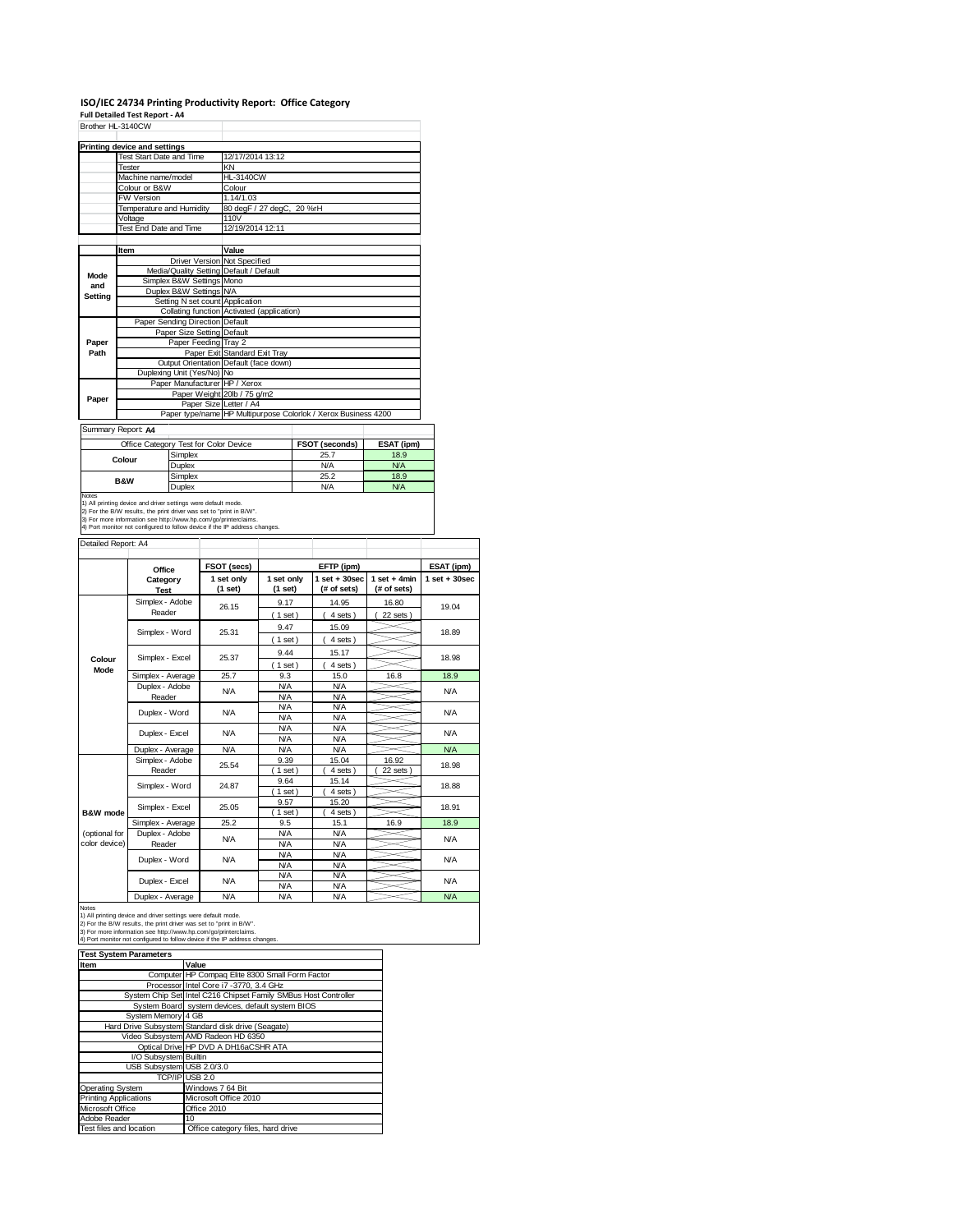## **ISO/IEC 17629 First Print Out Time Report: Office Category Full Detailed Test Report ‐ LETTER** Brother HL-3140CW

| טויטנוסו ווב־טויזטע          |                                 |                                |
|------------------------------|---------------------------------|--------------------------------|
|                              | Printing device and settings    |                                |
|                              |                                 |                                |
|                              | <b>Test Start Date and Time</b> | 12/8/2014 16:41                |
|                              | Tester                          | KΝ                             |
|                              | Machine name/model              | <b>HL-3140CW</b>               |
|                              | Colour or B&W                   | Colour                         |
|                              | Configuration (options)         | Default                        |
|                              | Controller                      | Not Specified                  |
|                              | Printing device page count      | 2690                           |
| Printing supplies page count |                                 | 1090/1090/1090/2690 (CMYK)     |
|                              | Temperature and Humidity        | 78 degF / 25 degC, 27 %rH      |
|                              | Voltage                         | 110V                           |
|                              | Test End Date and Time          | 12/19/2014 9:21                |
|                              |                                 |                                |
|                              | Item                            | Value                          |
| Mode                         | PDL and driver version          | default                        |
| and                          | Print Quality mode              | default                        |
|                              | <b>B&amp;W</b> settings         | default                        |
| Setting                      | Paper feed orientation          | Short Edge                     |
|                              | Paper type setting              | default                        |
| Paper                        | Paper feeding                   | Standard cassette              |
|                              | Paper exit                      | Standard exit tray             |
| Paper Path                   | Outout orientation              | default (face up or face down) |
|                              | Duplexing unit                  | Short Edge                     |

**ISO First Page Out Time Summary Report: Office Category**

|                                                                                                                                                                                                         | FPOT from Ready (seconds)                                                              |
|---------------------------------------------------------------------------------------------------------------------------------------------------------------------------------------------------------|----------------------------------------------------------------------------------------|
| Simplex                                                                                                                                                                                                 | 15.9                                                                                   |
| Duplex                                                                                                                                                                                                  |                                                                                        |
| Simplex                                                                                                                                                                                                 | 15.4                                                                                   |
| Duplex                                                                                                                                                                                                  |                                                                                        |
| 1) All printing device and driver settings were default mode.<br>2) For the B/W results, the print driver was set to "print in B/W".<br>3) For more information see http://www.hp.com/go/printerclaims. | 4) Port monitor not configured to follow device if the IP address changes.             |
|                                                                                                                                                                                                         | Summary Report: Letter<br>5) Page counts were collected after completion of the tests. |

|                                | ISO First Page Out Time Report: Office Category |                   |                    |                              |                      |            |
|--------------------------------|-------------------------------------------------|-------------------|--------------------|------------------------------|----------------------|------------|
| <b>Detailed Report: LETTER</b> |                                                 |                   |                    |                              |                      |            |
|                                |                                                 | Word<br>(seconds) | Excel<br>(seconds) | Adobe<br>Reader<br>(seconds) | Average<br>(seconds) | Delay Time |
|                                | FPOT from Ready - Simplex                       | 15.62             | 15.53              | 16.53                        | 15.90                | 50 Seconds |
|                                | FPOT from Ready - Duplex                        |                   |                    |                              |                      |            |
| <b>Color Mode</b>              | FPOT from Sleep - Simplex                       |                   |                    | 23.99                        |                      |            |
|                                | Recovery Time                                   |                   |                    | 7.5                          |                      |            |
|                                | FPOT from Off - Simplex                         |                   |                    | 27.60                        |                      |            |
|                                | Warm-up Time                                    |                   |                    | 11.07                        |                      |            |
|                                | FPOT from Ready - Simplex                       | 15.13             | 15.20              | 15.93                        | 15.42                | 50 Seconds |
|                                | FPOT from Ready - Duplex                        |                   |                    |                              |                      |            |
| <b>B&amp;W Mode</b>            | FPOT from Sleep - Simplex                       |                   |                    | 23.41                        |                      |            |
|                                | Recovery Time                                   |                   |                    | 7.5                          |                      |            |
|                                | FPOT from Off - Simplex                         |                   |                    | 27.57                        |                      |            |
|                                | Warm-up Time                                    |                   |                    | 11.64                        |                      |            |

Notes<br>1) All printing device and driver settings were default mode.<br>2) For the B/W results, the print driver was set to "print in B/W".<br>3) For more information see http://www.hp.com/go/printerclaims.<br>4) Port monitor not co

|                                         | <b>Test System Parameters</b> |                                                       |  |  |
|-----------------------------------------|-------------------------------|-------------------------------------------------------|--|--|
|                                         | Item                          | Value                                                 |  |  |
|                                         | Computer                      | HP Compaq Elite 8300 Small Form Factor                |  |  |
|                                         | Processor                     | Intel Core i7 -3770, 3.4 GHz                          |  |  |
|                                         | System Chip Set               | Intel C216 Chipset Family SMBus Host Controller       |  |  |
|                                         | Svstem Board                  | system devices, default system BIOS                   |  |  |
| Test                                    | System Memory                 | 4 GB                                                  |  |  |
| System                                  | <b>Hard Drive Subsystem</b>   | Standard disk drive (Seagate)                         |  |  |
|                                         | Video Subsystem               | AMD Radeon HD 6350                                    |  |  |
|                                         | Optical Drive                 | HP DVD A DH16aCSHR ATA                                |  |  |
|                                         | I/O Subsystem                 | <b>Builtin</b>                                        |  |  |
|                                         | <b>USB Subsystem</b>          | USB 2.0/3.0                                           |  |  |
| Printing<br>Device<br><b>Connection</b> | TCP/IP                        | 10/1000                                               |  |  |
|                                         | <b>Operating System</b>       | Windows 7 Business/Ultimate, 64 bit, Build 7601, SP 1 |  |  |
|                                         | <b>Printing Applications</b>  | Microsoft Office 2010 SP2                             |  |  |
| Software                                |                               | Adobe Reader 10.1.4                                   |  |  |
|                                         | <b>Print Driver</b>           | Not Specified                                         |  |  |
|                                         | Test files and location       | Office category files, hard drive                     |  |  |